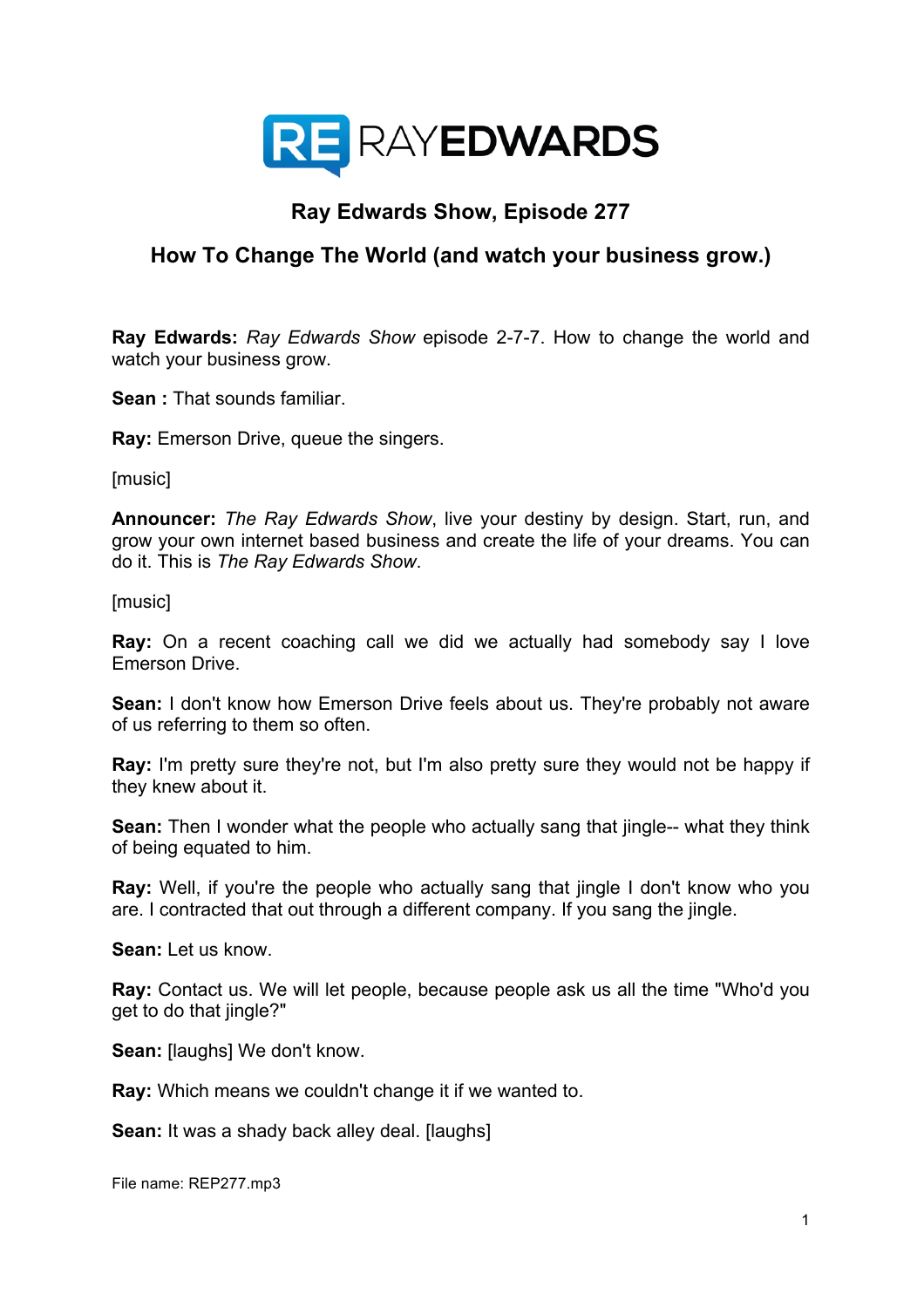**Ray:** Yes, gone bad. Okay, so the jingle says let's change the world and watch your business grow. Occasionally-- a lot less often than I would like, people ask me "How do you do

that?" The reason I'm not happy that it isn't asked more often is apparently the jingle doesn't provoke that question. I guess it's just so darn catchy that you just don't think about what it means.

#### **Sean:** Right.

**Ray:** This show we're going to talk about how do you change the world and as a consequence watch your business grow. I believe it's through the five influences you exert as a business person-- as an entrepreneur. How these influences empower you to change the world and go-- through puberty again. It's like the second episode in a row. As an outcome of changing the world your business grows.

**Sean:** There you go.

**Ray:** As long as you're changing it for the better. If you're changing it for the worse maybe--

**Sean:** Right. Well, I mean theoretically in the short term your business could grow if you're changing the business-- the world for the worse. In the long run that would not behoove you.

**Ray:** Yes, eventually your sin shall find you out.

**Sean:** Yes. Which you know is the basis for the definition of rational self interest.

**Ray:** Yes.

[music]

**Announcer:** Does anyone want to live a life that is long and prosperous? Spiritual foundations.

**Ray:** Well speaking of sin it's the spiritual foundations portion of the show. That's all the speaking of sin we'll do. I just wanted to give you an encouraging word today. I like the way this is worded. I normally read from the New King James version of the Bible. We won't go into why. It's just my preferred version.

**Sean:** No. Though we do have a defense.

**Ray:** We do, but I like the way the NIV-- the Newly Inspired Version says this. In Psalm 5:3 "In the morning Lord you hear my voice. In the morning I lay my requests before you and wait expectantly." For us as entrepreneurs-- as business people, this is how we begin our day with prayer and meditation. Putting our requests before the Lord in terms of our business. Which gives me personally-- it gives me a more peaceful outlook on the day regardless what the challenges are-- I face.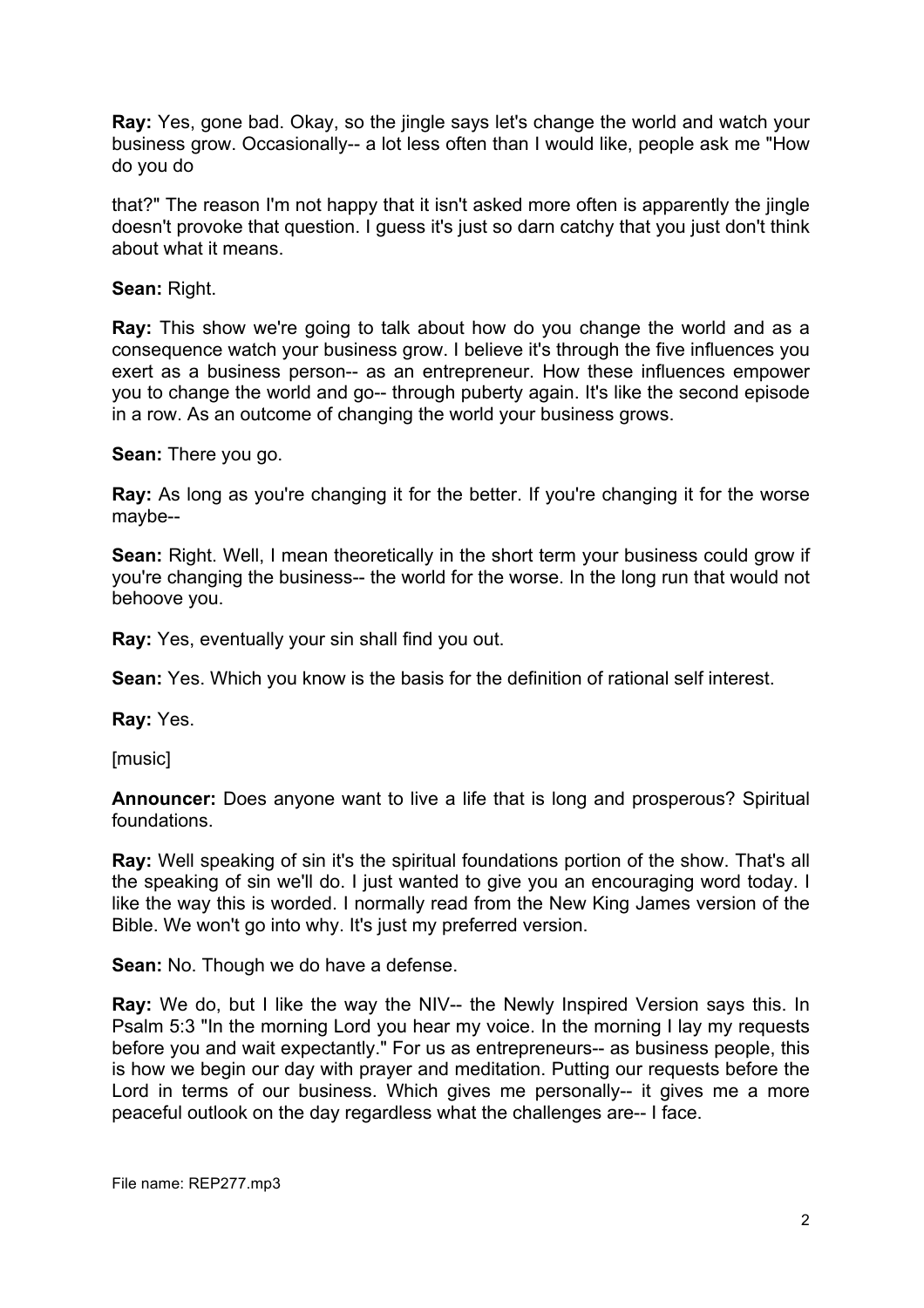If I neglect to do this-- which I do sometimes, I know some of you are shocked that I am not spiritually disciplined enough. That I do all the right things, all the time, every time, but I don't. Some days I feel overwhelmed by the work that needs to be done and I violate the principle. I know it's principle. Take the time for yourself to refresh, to renew, to get perspective before you dive into the fray.

I know I should do that and nine times-- okay seven times out of ten I do it that way. Then there are those other three times where I feel like I'm so dog gone busy I have to just jump in. I just have to roll up my sleeves. As our friend from Singapore says "I have to roll up my arms and get to work." [laughs] I know the difference. If I take the time to ask the Lord for the desires of my heart and for my business then he will answer. All I need to do at that point is just look for what comes my way during the day. Try this. It doesn't mean you won't have challenges. It just means you'll be equipped to face whatever challenges come along.

**Announcer:** Now, simple hacks that make life cheaper, easier and faster. Ray's tip of the week.

**Ray:** Okay, this week's tip is like the antithesis of what I usually do as a tip of the week. Usually, it's an app.

**Sean:** [laughs] Right, or a book.

**Ray:** A book or something like that-- or my own product. [laughs] Which we did for several weeks in a row. Really got very few compliments about that.

**Sean:** Yes, that's true.

**Ray:** We must have done it either tastefully, just in an amusing way or maybe just people are just like, "There you go again."

**Sean:** Maybe when you do it amusingly, it is also tasteful.

**Ray:** That's possible. Speaking of tasteful, my tip of this week is a one that I picked up from you, Sean. That is, drink your coffee from a ceramic mug.

**Sean:** Seriously, people.

**Ray:** We've gotten into artisan coffee so I've become somewhat of a coffee snob. I just can't drink fast food coffee. I'm just going to call it that. The problem is when I go to an artisan coffee shop-- we have one we go to here, locally. Revel 77, love you guys. It makes me sad when I have to get it in a paper cup to go.

**Sean:** Yes. Some artisan shops, they don't even carry paper cups so you can't.

**Ray:** Explain why?

**Sean:** The paper influences the taste. I remember when I really experienced this. I thought people were just like, "No. That's-- "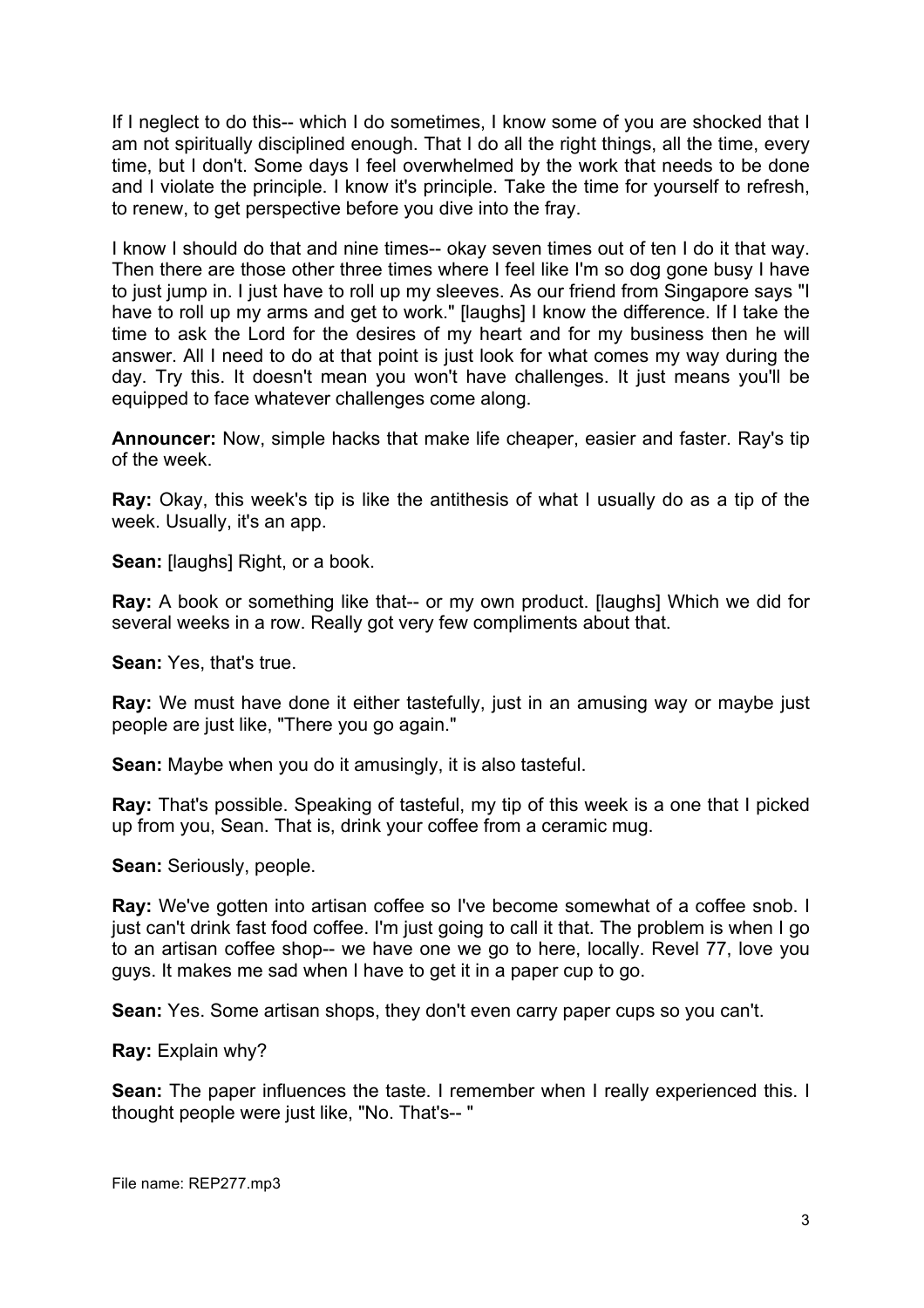**Ray:** It's like people who say, "You must drink this kind of wine from this shape of glass."

**Sean:** Right. You think that's ridiculous. I had been into artisan coffee for a little while. I took some good friends of mine, Jessie and Sarah Heind to a-- best friend from college. I took them to an artisan coffee shop in Seattle. They had never had artisan coffee before.

**Ray:** Wait, they live in Seattle?

**Sean:** Yes. Well, artisan coffee-- it's starting to explode. Up until the last year or so, it was really, really hipster. Before, it was cool kind of thing. I take them and we get a really good cup of coffee. As soon as I taste it, to me it tastes like-- I could just immediately tell, "Oh my gosh. The overwhelming flavor in this coffee at the moment is the paper of the cup."

Like that's the defining taste. Like I said, some artisan shops won't even serve their coffee in a paper cup because of how much it influences the flavor.

**Ray:** It's a real thing. If you don't believe this, go to an artisan coffee shop. How do we know if it's an artisan coffee shop?

**Sean:** Basically, they have to self-identify as either specialty or artisan coffee. You say, "Are you guys an artisan or specialty coffee shop?" If they say, "Yes"-- and if you see a bunch of hand brewing paraphernalia like Knex or Pourover.

**Ray:** If you ask for a Pourover and they just stare at you blankly?

**Sean:** Right, that's the test. If you ask for a Pourover nine times out of ten-- if they say, "Oh yes. We can do that." Then, they're an artisan shop.

**Ray:** That's not the total litmus test. If you go to *Starbucks* and ask for a pour over, they'll give you a one.

**Sean:** They'll give a pour over too and it'll be a bad one.

**Ray:** Yes, sorry bucks.

**Sean:** [laughs] That being said, we get coffee to go a lot. We have to get it in a paper mug. It always sucked to get it in a paper mug because when you get artisan coffee, you may think we're just making stuff up. There are so many complex sweet flavors that can be in an artisan bean and they just get completely covered up by the paper cup. We both now have little ceramic to-go mugs that we go in and have them make our machiatto or cappuccino or whatever.

Then that way we can take it with us and doesn't taste like paper. We can taste all the flavor notes.

**Ray:** It tastes the way it's supposed to.

**Sean:** Exactly. Today, this one has a little bit of an orange zest to it.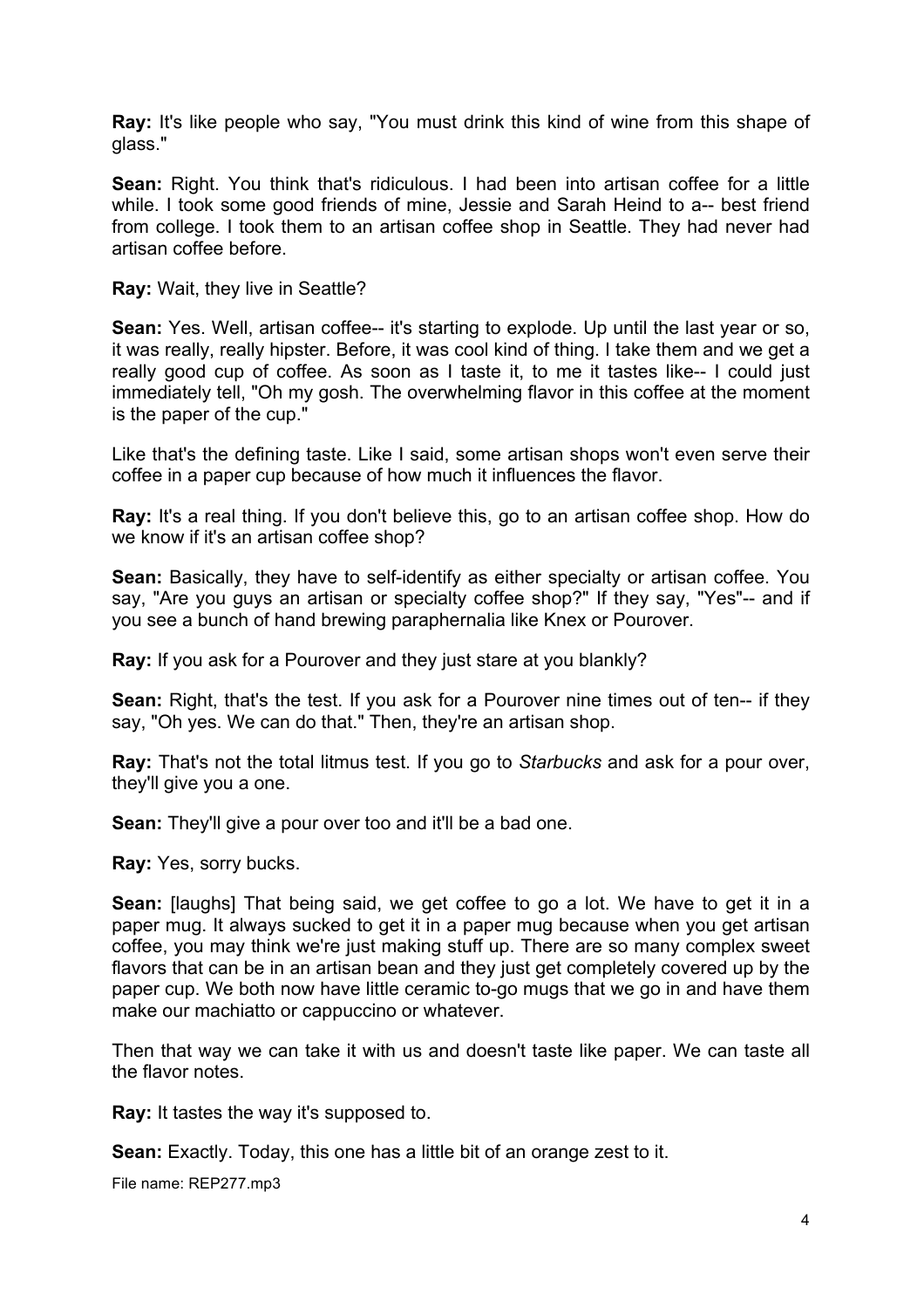**Ray:** I taste that.

**Sean:** For sure. Wouldn't taste that with a paper cup.

**Ray:** No, you'd taste the paper.

**Announcer:** Now, our feature presentation.

**Ray:** Okay, how to change the world and watch your business grow. As an entrepreneur, I believe that you exert-- probably more than this, but certainly these 5 crucial influences that create world change and business grows. You might say, "Well, I don't have a world-changing business. I'm not Elon Musk. I'm not Peter Diamandis."

**Sean: You're not building the Hyperloop.** 

**Ray:** I'm not doing those things. I run a dry-cleaning store in Nebraska.

**Sean: Yes, that's not a Hyperloop.** 

**Ray:** No. I would encourage you to think about this. You are changing the world in these five spheres of influence for the people whom you serve, even if it's a small group of people. You are changing the world and you don't know. It's like the metaphor of dropping a stone in a pond. You don't know how far that ripple is going to go. Sometimes those ripples can be amplified and become waves.

Another way to think about this is the mythical butterfly effect. Which I think has been disproven.

**Sean:** Disproven? Has it?

**Ray:** Maybe, that may just be anecdotal. I just read somewhere that somebody said it was disproven and I assumed it was true. The butterfly effect is that idea that a butterfly

flopping its wings in Seattle can--

**Sean:** Cause a hurricane.

**Ray:** Tip enough dominoes in the world meteorological system to cause a hurricane in Florida. I don't know, but you get the idea. Small actions can lead to big changes. What are the five areas of influence? That you as an entrepreneur, a business owner or somebody who runs a business. Maybe you don't own it, but you're an entrepreneurial manager of a business. These are the five influences.

Number one, you influence yourself. In fact you have to influence yourself before you can influence anybody else. Think of it this way. If you wake up in the morning and you're in a bad mood and you don't feel doing the stuff. You decide I'm just going to pull the covers back over my head and go to sleep. You've influenced yourself to give up on the day and that has impact on everybody else that we're going to be talking about.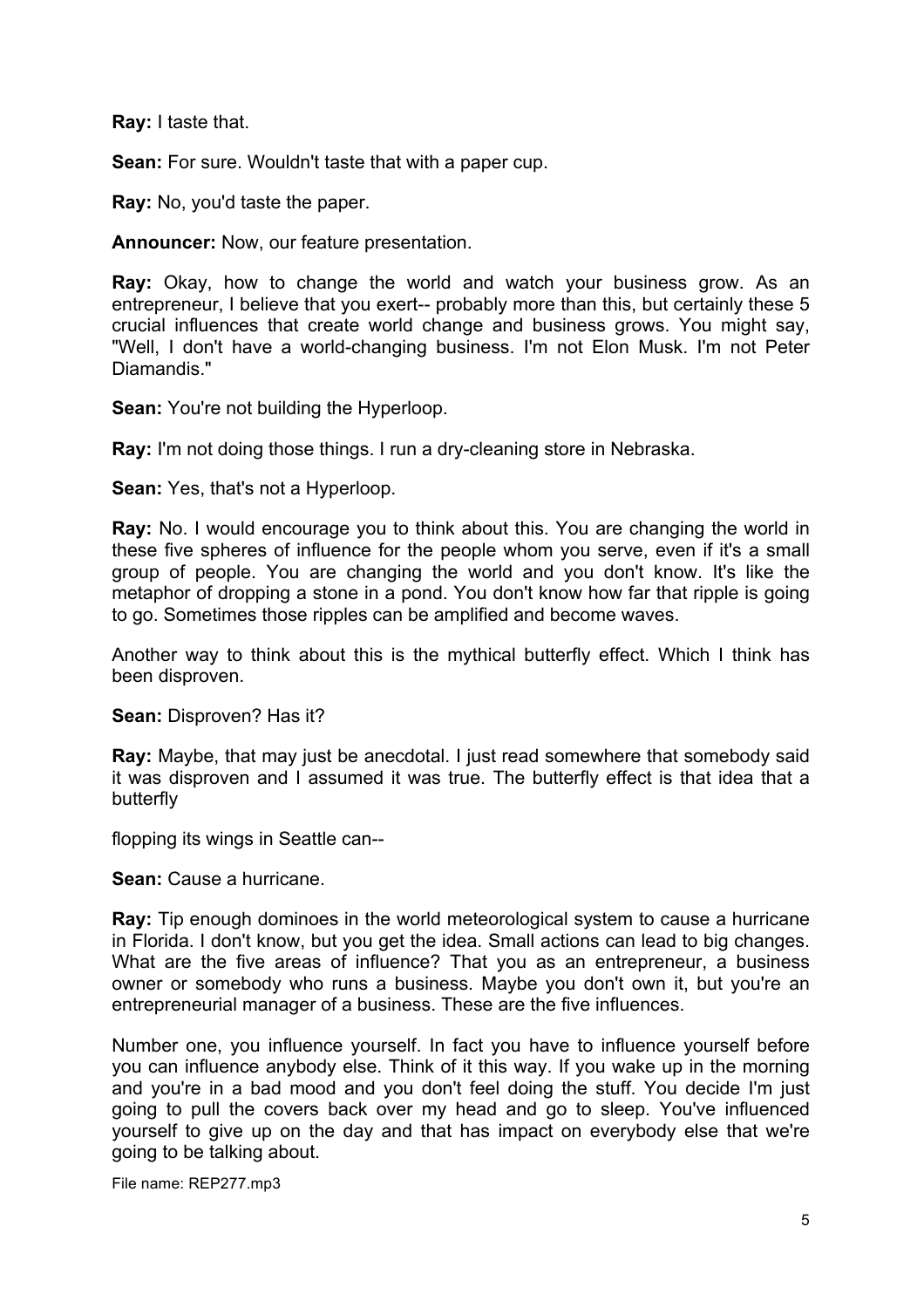There are times especially as entrepreneurs where we don't have somebody else to give us a pep talk. We have to give ourselves the pep talk. We have to look in the mirror and say "You know what? You're good enough. You're smart enough and gosh, darn it people like you" or you break out of Tony Robbins office.

**Sean:** Yes. whichever one floats your boat. [laughs]

**Ray:** Hi, this is Tony Robbins. I should be careful. I love Tony.

**Sean: I know. [laughs]** 

**Ray:** Yes you do because you've listened to many hours.

**Sean:** Many as a little kid wanting to be listening to something else. [laughs]

**Ray:** You know what is interesting is I've heard you say things as an adult that I know came directly from those audios.

**Sean:** Now, see that's funny because I cannot remember one sentence from those audios. I cannot pull--

**Ray:** No, you can remember one sentence.

**Sean: Hi, it's Tony Robbins?** 

**Ray:** Yes.

**Sean:** Yes, but beyond that like any of the points, lessons, anything you said. It was so long ago and I was so young I don't remember any of it. I couldn't consciously tell you what. That's funny. It must be subconscious or something.

**Ray:** I've heard you-- It is subconscious. Which I think proves the value of those kinds of programs. I've heard you say things like-- One thing I've heard you say-- You said this recently I can't remember to whom. You said, "Well, you know just because that's in your past doesn't mean it equals what's in your future." That is classic vintage Tony Robbins. I just smiled when I heard you say it because I'm like "I know where that came from."

**Sean:** That's interesting and scary.

**Ray:** If you're letting the wrong thing go into your head then you're programming it.

**Sean:** Right and you can consciously remember it can still be influencing your behavior and your thought patterns.

**Ray:** There's a recommendation for being careful what you put in your head.

**Sean:** To carefully analyze the things that you believe and say.

**Ray:** Yes because they might have come somewhere you didn't realize.

File name: REP277.mp3 **Sean:** Which means someone else might be controlling your life.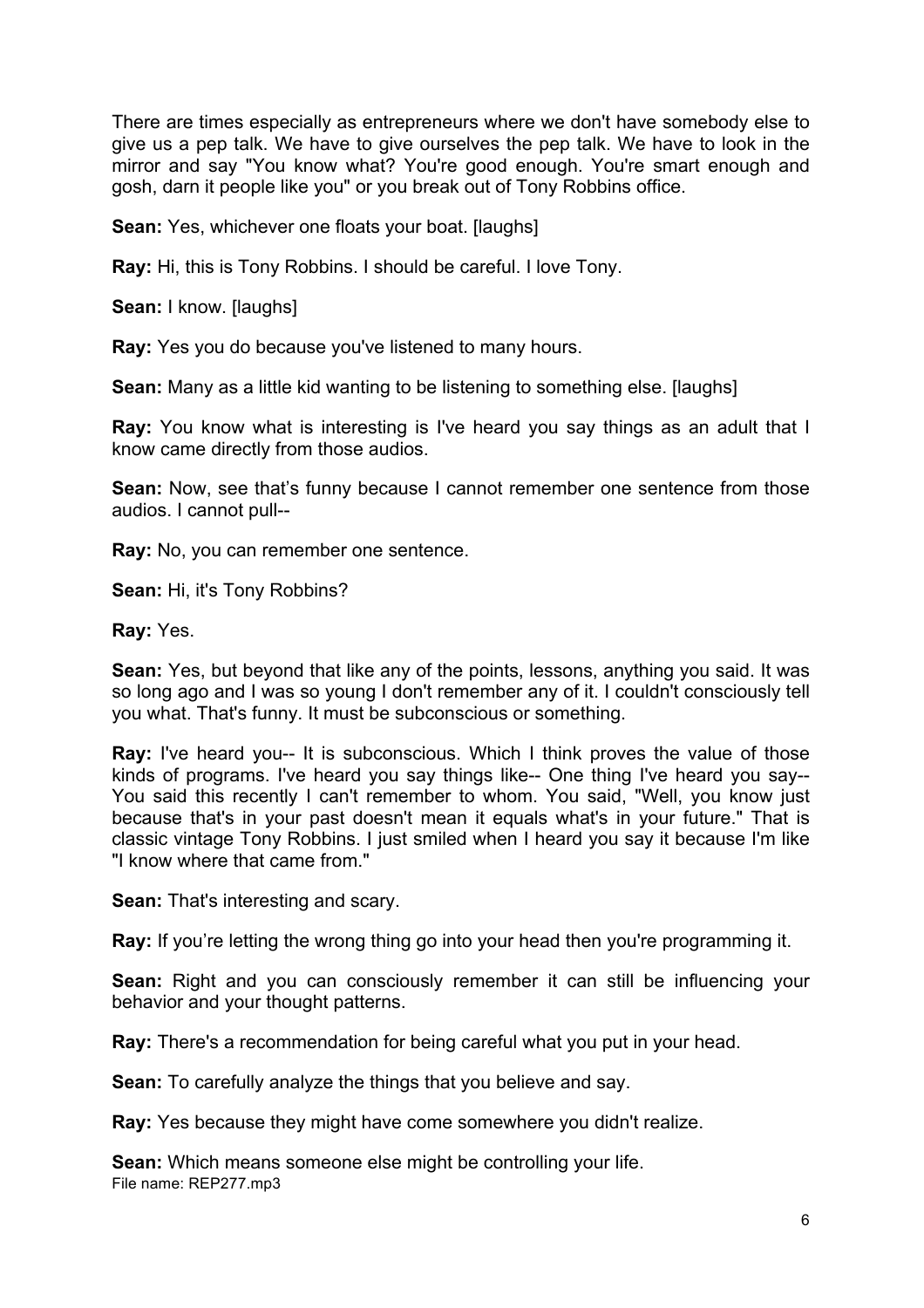**Ray:** This is the place to insert some spooky music.

**Sean:** [laughs] All right, back to how to change the world.

**Ray:** This is very much on point. The second area of influence you have as an entrepreneur or business owner is with your team. We have a growing team here at Ray Edwards International.

**Sean:** Thank God.

**Ray:** Yes. It could grow a little faster, really?

**Sean:** After bringing on a few team members I'm like, "Heh-hey." [laughs]

**Ray:** This is cool

**Sean:** This is-- [laughs]

**Ray:** We don't have to do everything.

**Sean:** Some of them are so much better at--

**Ray:** In my case most of them are.

**Sean:** The things that we hire them to do they do them so much better than we cludge them together.

**Ray:** Yes. In fact I look back now and I'm embarrassed at things that I did because I didn't hire somebody else to do it.

**Sean:** Right. Somebody who had an expertise in that arena. Looking at you, Juan Lopez. [laughs]

**Ray:** Hiring people to do what they're good at is one way you influence your team. You're bringing to that person or those people the opportunity of employment of getting paid what they love to do. If you can turn that area of work in your business over to that person, then that's a huge influence in their life. If you can give them the freedom to do what they do the best in the way they do it best, that's an influence on that person.

If you as a leader create a culture and values in your company that you share with your team. You help to inculcate those values in your team members. You're influencing not just the team members. You're influencing their family, friends and everybody they come into contact with. This reminds me of a phrase that I heard Chris Valentin say one time, he said the environment inside of you creates the environment outside of you.

**Sean:** Right.

**Ray:** This is one way in which that happens. The third area of influence that you have that helps you change the world and then as a result what your business grow,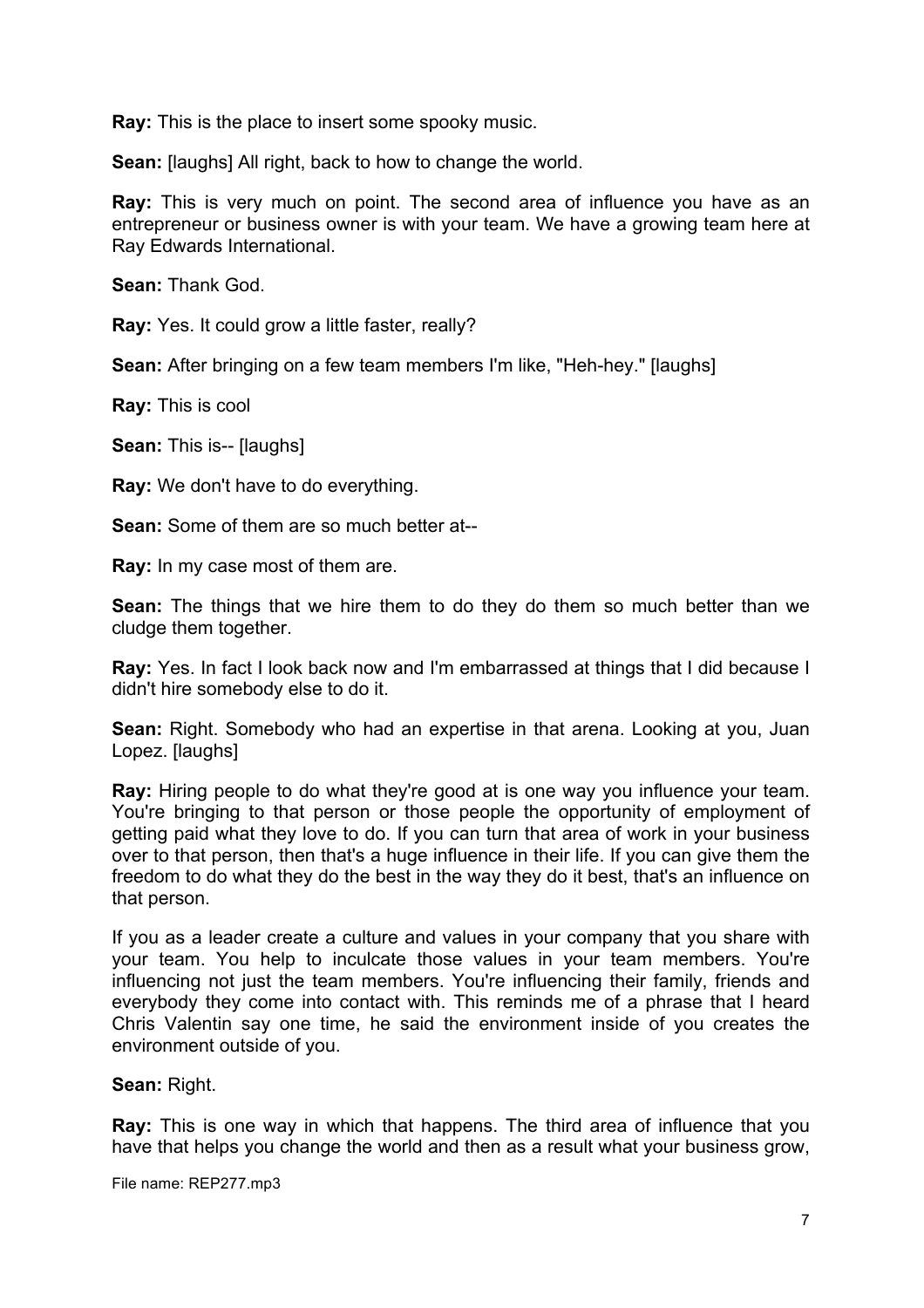is with your customers. There are so many ways we influence our customers with our communications, with the values that we speak about explicitly and that we demonstrate implicitly. Those are all areas of influence we have with our customers.

We also set the bar for their expectations not only of us but of other people in business. We can either disappoint the customer or we can give them a new standard by which to judge other vendors, companies or service providers.

Our values just like with our team-- the values that we bring to the table with our relationships with our customers influence them, their families, their team members and their friends. Especially if we're clear about what our values are. We state them and we demonstrate them, then that has an effect. It's probably on weekly basis we hear from different customers saying, "I love the way you guys do X. I really appreciate the way you do that." We know are having an effect there.

The force influence or sphere of influence that we have as entrepreneurs that help us change the world for the better and watch our businesses grow is in our community. This one is both our virtual community online-- globally. Most entrepreneur these days, if they're not an online business to have an online presence.

**Sean:** Right. At least they should.

**Ray:** Yes, if you don't let us influence you in this area. Get a website, get online. There's a world of opportunity waiting for you there. Assuming you do have an online presence, you have a community online. Whether you know it or not. Some would say "I don't want to have a community online." Well, you have one. Just like some people say, "I don't want to have a social media strategy." Well, you are on social media. Whether you want to be or not because people are talking about you.

The question is, are you consciously engaged in that social media presence? Are you consciously engaged in your online community? If not, you should be. Then there's your local community. Even if you're-- we are primarily a web based business. Most of our customers are scattered all over the world and they are not here in Spokane, Washington where we do business. Yet, do we influence our local community as a business? Well, I think the answer is yes. What do you think, Sean?

#### **Sean:** Yes.

**Ray:** Very insightful. One of the ways in which we influence our local community is- as we've gotten to know people and they begin to know what we do for a living. They look to us for certain amount of leadership in their own business. We've we met with people from our church who've asked "Hey, could I talk with you guys about my business and how we're trying to grow? What the challenges are-- we're experiencing?"

We get to share the values and the expertise that we employ in our business with people in our church community and in our local community as well. Not just online. The fifth area of influence that create world change and business growth is with our competitors. If you are the standard setter in your area of business you can have a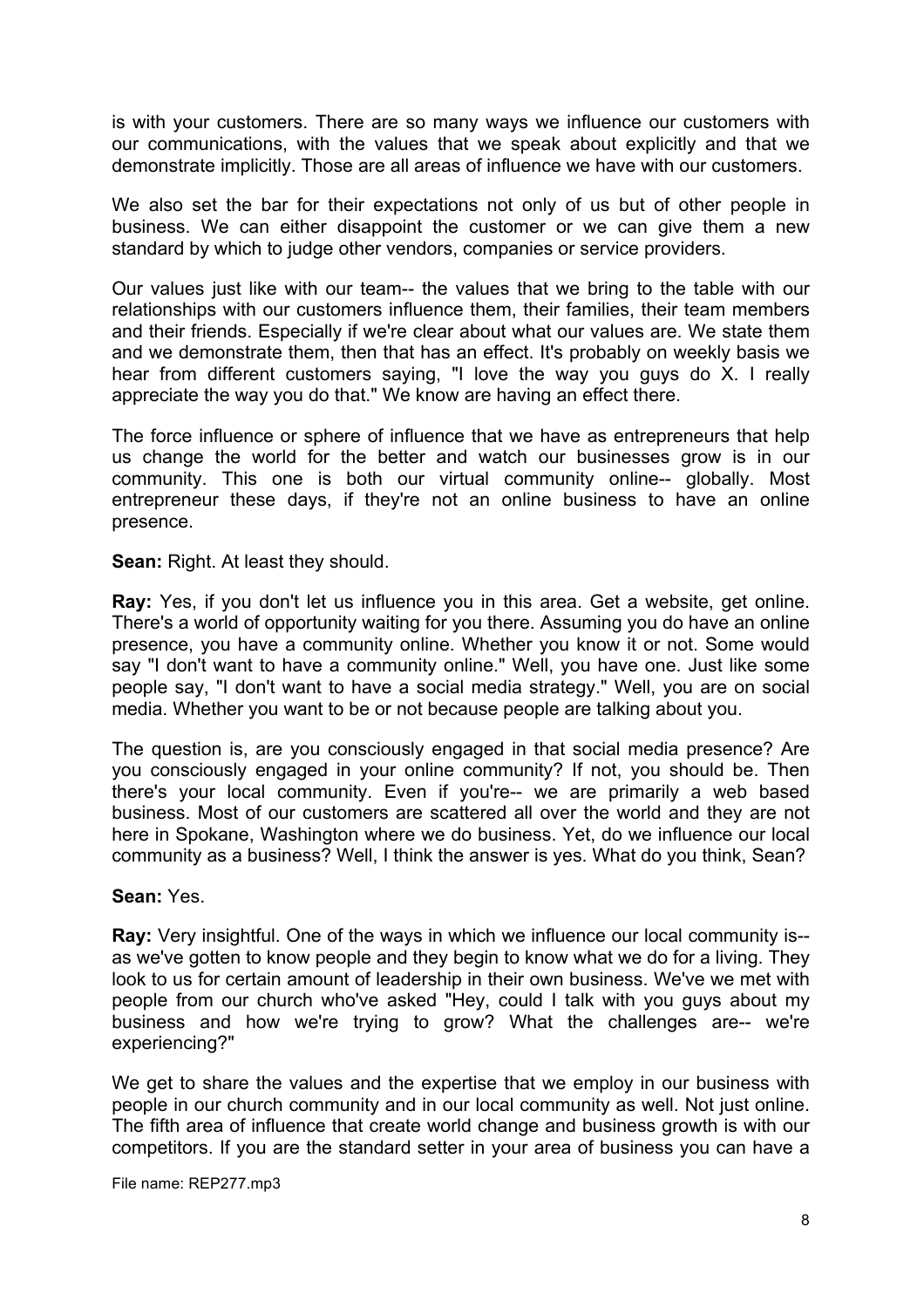huge impact on that expertise, that marketplace, that niche. One of the things that we are kind of fanatical about is honesty and integrity in our marketing. Clean dealing with our customers. Not engaging in trickery. By being forthright about that, by telling people why we do what we do. Why we don't do certain things in our marketing. By espousing the values of the-- as we say, marketing should be something you do for people, not something you do to people.

We are setting a standard not just for ourselves but also for our competitors. The influence you wield with your competitors has an impact on your marketplace and can have an impact on your business growth. All five of these areas of influence together create a certain momentum. You're either on a momentum going up and to the right on the chart. On the graph, which up and to the right is always best or you're on trend going down--

**Sean:** To the left.

**Ray:** You don't want to be doing that. That means you're going down and backwards. Yikes.

**Sean:** Yes.

**Ray:** Once again, the five influences that create world change and business growth are**--**

**Sean:** Number one, yourself. Number two, your team. Number three, your customers. Number four, your community. Number five, your competitors.

**Ray:** Keep them in mind. I think the operative question to ask yourself going forward from this weeks episode is, how am I doing in each of these areas of influence? Give yourself a score on the scale of one to 10 with one being lousy and 10 being excellent. How am I at influencing myself? My team, my customers, my community, my competitors? If you score below a 10 in any of these areas, there's an opportunity for growth.

**Sean:** Right, absolutely. All right. If you found the show helpful please subscribe through the Apple podcast app and leave us a review in iTunes. Make sure to put your real name and website and we'll mention you at some point. You can get the transcript and show notes at rayedwards.com/277. Do you have a quote worth note?

**Ray:** I do, and I just love that this one is from General George Patton. Who said, "Success is how high you bounce after you hit bottom." Yes indeed. For those of you who are, as I am, a fan of the movie *Patton*, you'll remember the scene where he's being interviewed by reporters and they're in his tent. They saw a bible by his bedside and ask him, "General, do you read the Bible?"

**Sean:** He was such a savory character.

**Ray:** His response was, "Every God [bleep] day." Until next week, we wish you all good success. We pray that you are blessed with crazy good prosperity in every area of your life.